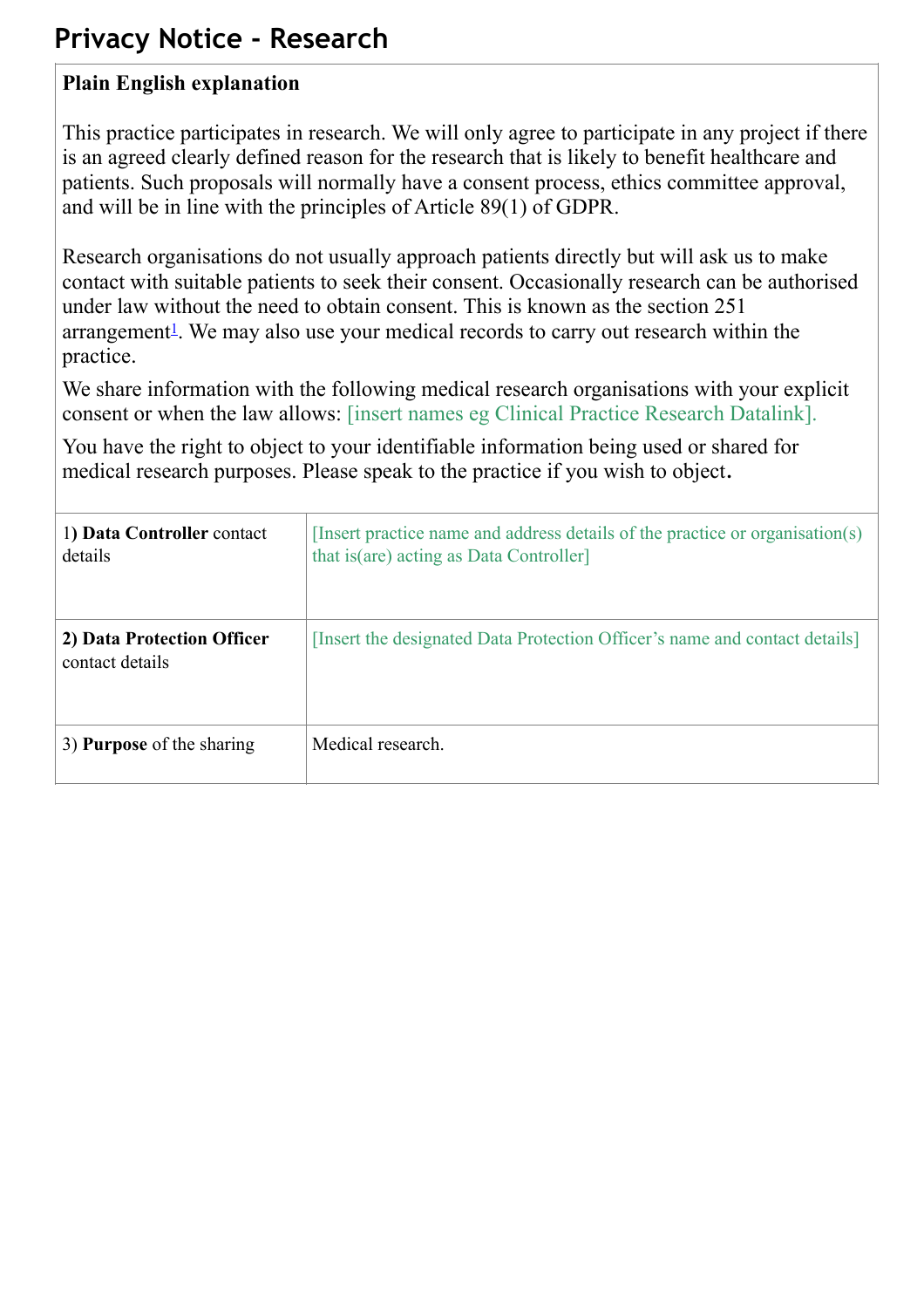## **Privacy Notice - Research**

| 4) Lawful basis for processing<br>or sharing                   | Identifiable data will be shared with researchers either with explicit<br>consent or, where the law allows, without consent. The lawful<br>justifications are;                                                                                                                                                                                                                                                                      |
|----------------------------------------------------------------|-------------------------------------------------------------------------------------------------------------------------------------------------------------------------------------------------------------------------------------------------------------------------------------------------------------------------------------------------------------------------------------------------------------------------------------|
|                                                                | Article $6(1)(a)$ "the data subject has given consent to the processing of his<br>or her personal data for one or more specific purposes"                                                                                                                                                                                                                                                                                           |
|                                                                | or [most research organisations are using $6(1)(e)$ – you could use either]                                                                                                                                                                                                                                                                                                                                                         |
|                                                                | Article $6(1)(e)$ may apply "necessary for the performance of a task carried<br>out in the public interest or in the exercise of official authority vested in<br>the controller"                                                                                                                                                                                                                                                    |
|                                                                | And in addition there are three possible Article 9 justifications. [practices]<br>should select the appropriate condition]                                                                                                                                                                                                                                                                                                          |
|                                                                | Article $9(2)(a)$ – 'the data subject has given explicit consent'                                                                                                                                                                                                                                                                                                                                                                   |
|                                                                | or                                                                                                                                                                                                                                                                                                                                                                                                                                  |
|                                                                | Article $9(2)(j)$ – 'processing is necessary for scientific or historical<br>research purposes or statistical purposes in accordance with Article 89(1)<br>based on Union or Member States law which shall be proportionate to the<br>aim pursued, respect the essence of the right to data protection and provide<br>for suitable and specific measures to safeguard the fundamental rights and<br>interests of the data subject'. |
|                                                                | or                                                                                                                                                                                                                                                                                                                                                                                                                                  |
|                                                                | Article $9(2)(h)$ – 'processing is necessary for the purpose of<br>preventativemedicinethe provision of health or social care or<br>treatment or the management of health or social care systems and<br>services'                                                                                                                                                                                                                   |
| 5) Recipient or categories of<br>recipients of the shared data | The data will be shared with [insert name and URLs of research<br>organisations]                                                                                                                                                                                                                                                                                                                                                    |
| 6) Rights to object                                            | You do not have to consent to your data being used for research. You can<br>change your mind and withdraw your consent at any time. Contact the<br>Data Controller or the practice.                                                                                                                                                                                                                                                 |
| 7) Right to access and correct                                 | You have the right to access any identifiable data that is being shared and<br>have any inaccuracies corrected.                                                                                                                                                                                                                                                                                                                     |
| 8) Retention period                                            | The data will be retained for the period as specified in the specific<br>research protocol(s).                                                                                                                                                                                                                                                                                                                                      |